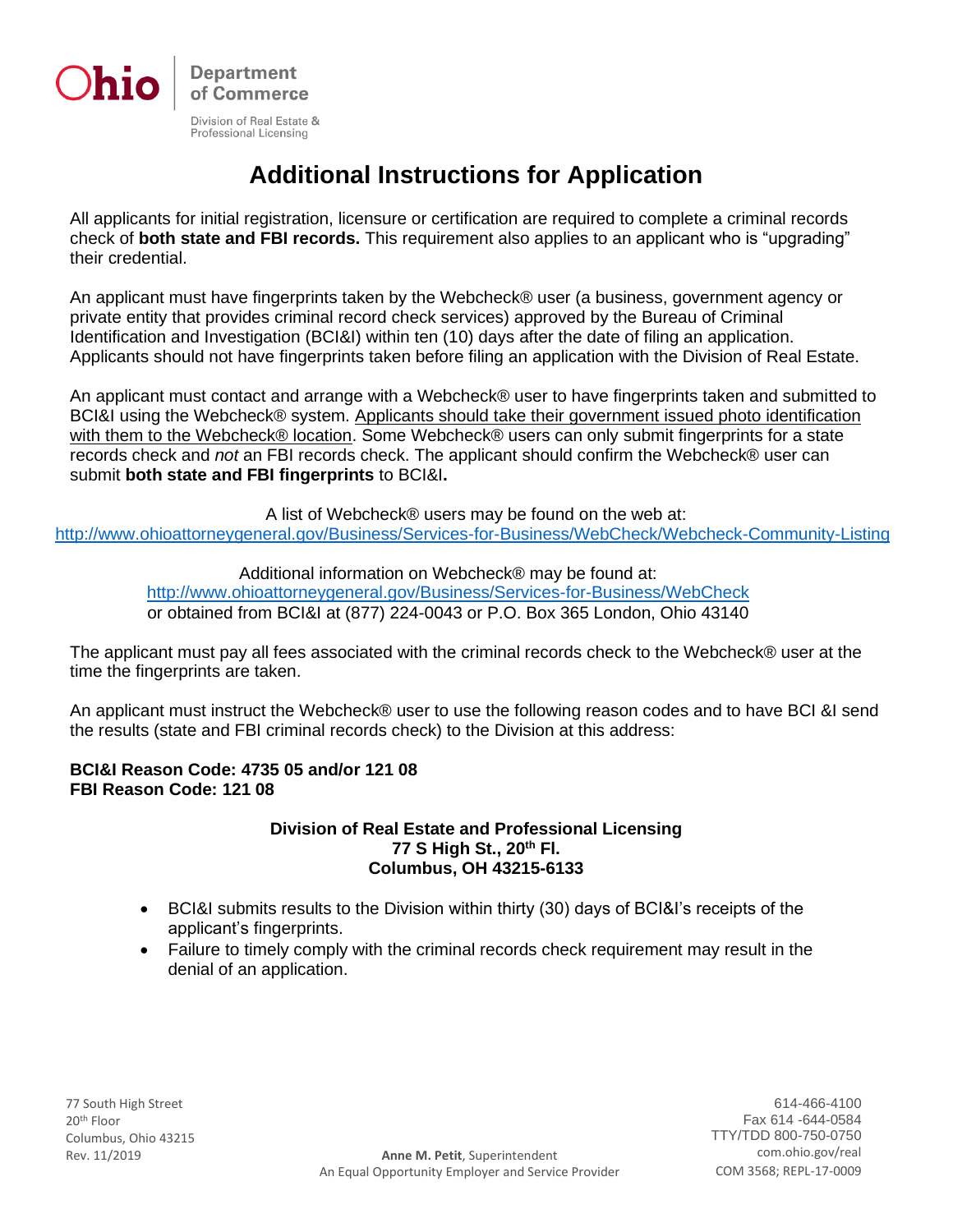

## **You may obtain a copy of your FBI Identification Record by sending a request to:**

**FBI's CJIS Division Attn: Record Request 1000 Custer Hollow Rd. Clarksburg, WV 26306**

### **You are required to provide the following**:

- 1. Your written request.
- **2.** Payment for the \$18 processing fee, either by certified check or money order made payable to the U.S. Treasury, or a credit card. For credit card payment information, refer to **[www.fbi.gov/hq/cjisd/fprequest.htm](http://www.fbi.gov/hq/cjisd/fprequest.htm)**.
- **3.** A current, original ten print fingerprint submission (not previously processed) taken by a local law enforcement agency and bearing your **name, date of birth, and place of birth.**

**If, after reviewing your record, you believe it is inaccurate or incomplete, you may challenge the record by contacting the agency (or agencies) that originally submitted the information or by sending your challenge to:**

> **FBI's CJIS Division Attn: Correspondence Group 1000 Custer Hollow Rd Clarksburg, WV 26306**

## **Individuals requesting a Challenge and Review of their Ohio criminal history record, should utilize the following procedure.**

- 1. A written request for a challenge & review must be submitted to the Ohio Bureau of Criminal Identification & Investigation, Identification Division. This request must include a brief explanation for the reason the record is being challenged, the individuals name and complete mailing address.
- 2. The individual must be fingerprinted by a law enforcement or criminal justice agency to provide positive identification. All data fields on the fingerprint card must be completely filled out. To ensure expeditious processing the reason fingerprinted data field should contain "Challenge & Review" (There is no fee charge for this service)
- 3. The required items listed above should be mailed together to:

**Ohio Bureau of Criminal Identification & Investigation Attn: Challenge & Review PO Box 365 London, Ohio 43140**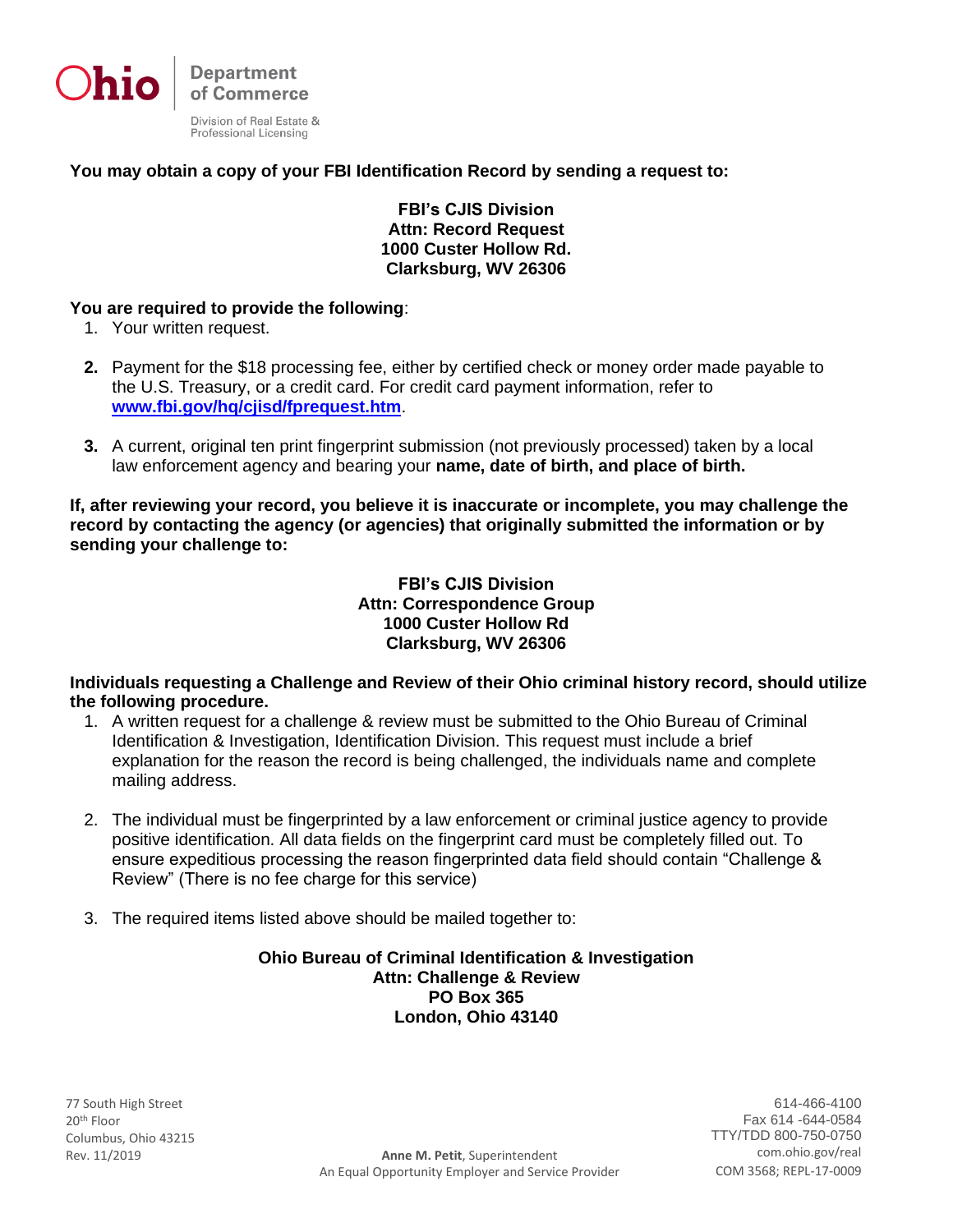

Please visit our website at **www.com.ohio.gov/real**

614|466-4100 Fax: 614|644-0584 TTY/TDD: 800|750-0750 **Anne M. Petit**, Superintendent

## **SALESPERSON LICENSE EXAMINATION APPLICATION**

## **LICENSE QUALIFICATION PROCESS**

The Ohio Division of Real Estate and Professional Licensing, Department of Commerce, issues professional licenses to the following: Real estate salespersons, brokers and appraisers. To receive a state license, an applicant must meet the following requirements:

- 1.) Be at least 18 years of age.
- 2.) Be a United States citizen or a legal alien\* (must provide proof of being a legal alien).
- 3.) Be honest, truthful and of good reputation.
- 4.) Not have been convicted of a felony or a crime of moral turpitude. Not have violated any civil rights laws regarding real estate within the past two years as determined by a court of law or violated any rules of the Ohio Division of Real Estate.
- 5.) Have a high school diploma or equivalent.
- 6.) Complete the education requirements.
- 7.) Pay the applicable fees.
- 8.) Pass the examination.

## **TO QUALIFY TO SIT FOR THE EXAMINATION**

- 1.) A completed Salesperson License Examination Application with \$81 fee.
- 2.) Submit proof of completion of the education requirements (a copy of official transcripts or course completion certificates).

Once the Division processes a complete application, the applicant's information is sent to the testing vendor. The testing vendor will process the information and send the applicant a Candidate Information Bulletin with instructions on scheduling the exams. The applicant must pass the State and National portions of the Ohio Real Estate exam in order for a license to be issued. Passing score: 70 **COM 16 FOREXTY (CALUATION ON PAGE 4**<br> **CONDRECTEST**<br> **CONDRECTEST**<br> **CONDRECTEST**<br> **CONDRECTEST**<br> **CONDRECTEST**<br> **CONDRECTEST**<br> **CONDRECTEST**<br> **CONDRECTEST**<br> **CONDRECTEST**<br> **CONDRECTEST**<br> **CONDRECTEST**<br> **CONDRECTEST**<br> **CO** 

Mail the completed Salesperson Examination Application with required documents and \$81 nonrefundable check or money order, made payable to the Ohio Division of Real Estate, to the following address:

> **Ohio Department of Commerce Division of Real Estate and Professional Licensing th 77 South High Street, 20 floor Columbus, OH 43215**

\*If you are living in the United States, Federal Law [8 USCS 1621] [PRWORA], limits the issuance of professional licenses to U.S. citizens or aliens lawfully admitted to the U.S.